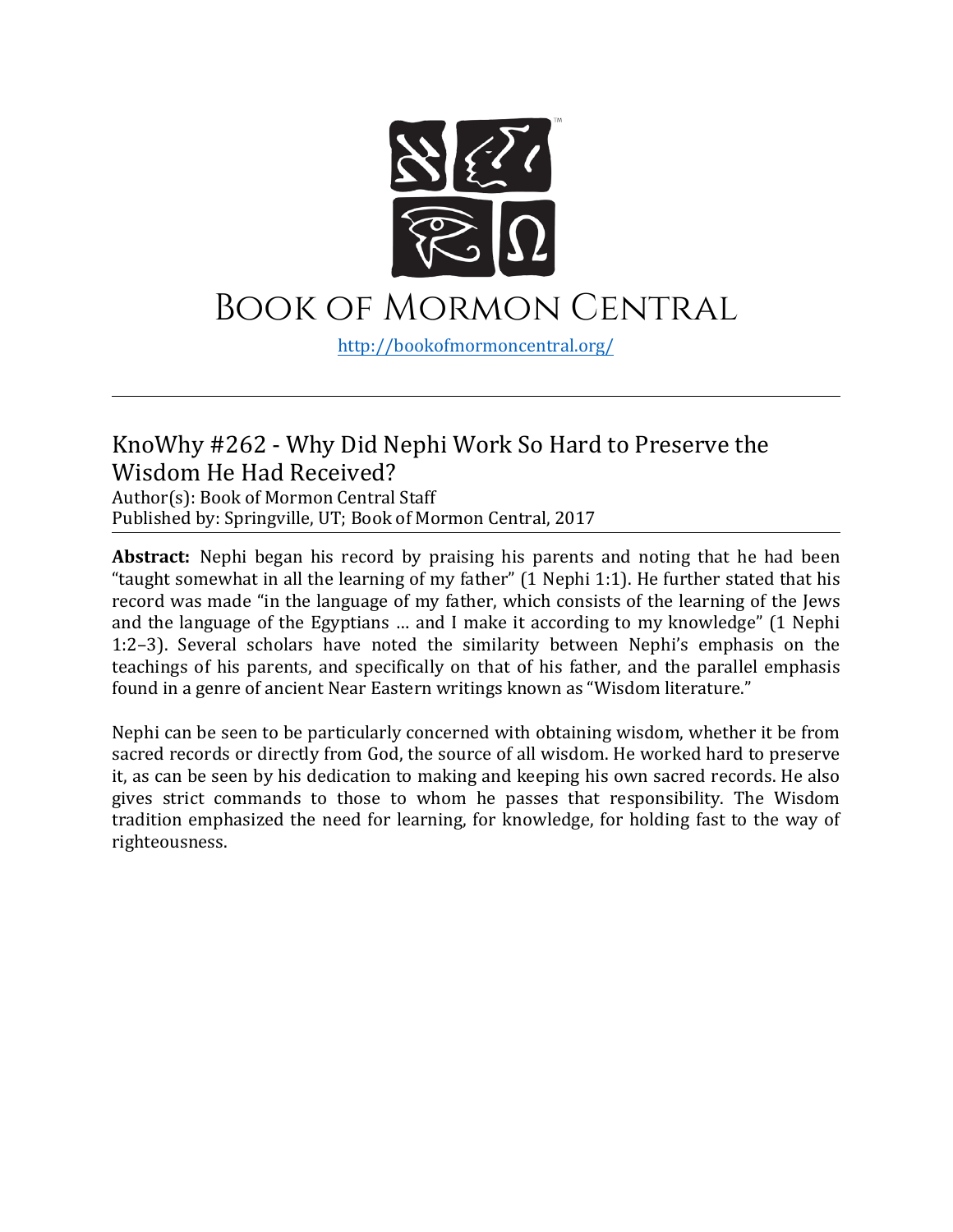

Image by Jerry Thompson via lds.org

## WHY DID NEPHI WORK SO HARD TO PRESERVE the Wisdom He Had Received?

"Wherefore, the things which are pleasing unto the world I do not write, but the things which are pleasing unto God and unto those who are not of the world. Wherefore, I shall give commandment unto my seed, that they shall not occupy these plates with things which are not of worth unto the children of men." 1 Nephi 6:5–6

## The Know

Nephi began his record by praising his parents and noting that he had been "taught somewhat in all the learning of my father" (1 Nephi 1:1). He further stated that his record was made "in the language of my father, which consists of the learning of the Jews and the language of the Egyptians … and I make it according to my knowledge" (1 Nephi 1:2–3).

Several scholars have noted the similarity between Nephi's emphasis on the teachings of his parents, and specifically on that of his father, and the parallel emphasis found in a genre of ancient Near Eastern writings known as "Wisdom literature." According to BYU professor Daniel C. Peterson:

> Biblical scholars recognize a genre of writing, found both in the standard, canonical scriptures (e.g., Job, Proverbs, Ecclesiastes, the Song of Solomon) and outside the canon, that they term "wisdom literature." Among the characteristics of this type of writing, not surprisingly, is frequent use of the term wisdom. There is … a strong emphasis on the teachings of parents, and especially on instruction by fathers.<sup>1</sup>

LDS scholar Taylor Halverson noted, "Proverbs, a representative repository of Wisdom literature in the Old Testament, advocates that a wise son cherish the words of the father."2 Halverson then cited Proverbs 7:1–3:

> My son, keep my words, and lay up my commandments with thee. Keep my commandments, and live; and my law as the apple of thine eye. Bind them upon thy fingers, write them upon the table of thine heart.

Nephi frequently made comments that demonstrated his dedication to obtaining, preserving, and passing on wisdom or knowledge.

> And we had obtained the records which the Lord had commanded us, and searched them and found that they were desirable; yea, even of great worth unto us, insomuch that we could preserve the commandments of the Lord unto our children. Wherefore, it was wisdom in the Lord that we should carry them with us, as we journeyed in the wilderness towards the land of promise. (1 Nephi 5:21–22)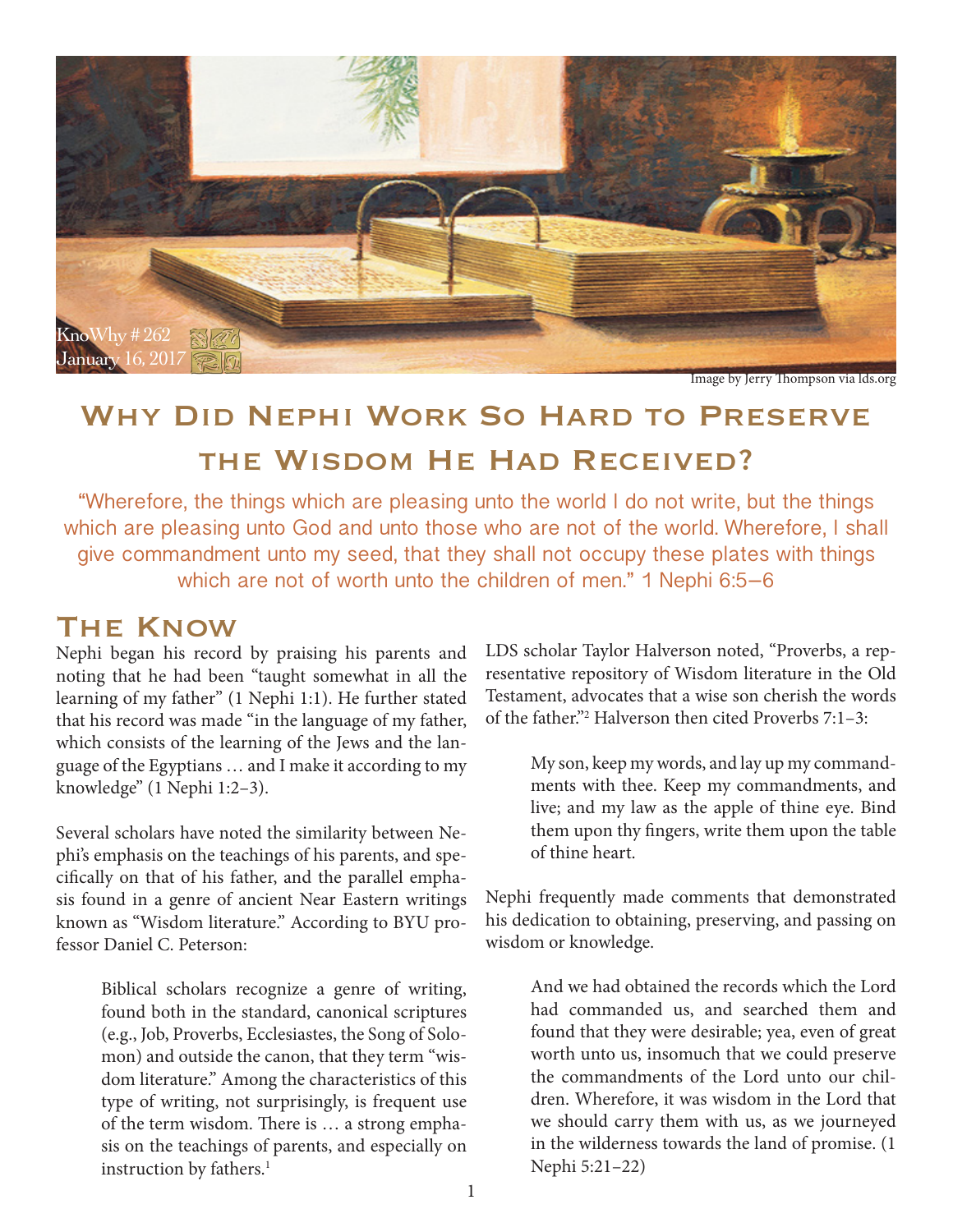Dr. Halverson observed: "The fact that the Book of Mormon is with us today is, in part, a fulfillment of the Wisdom tradition to preserve the sayings of the wise," citing 1 Nephi  $6:5-6.3$ 

Nephi's reaction to his father's dream of the Tree of Life is another example of how faithfully he lived the admonition to search for wisdom "as for hid treasures."4 Unlike his brothers, who failed to seek God's help to understand their father's vision because they were convinced that "the Lord maketh no such thing known unto us," Nephi decided to "ask [God] in faith, believing" that he would "receive" (1 Nephi 15:9, 11).

In Wisdom literature, such as Proverbs, the wise man is often contrasted with proverbial foolish man: "A wise son maketh a glad father: but a foolish son is the heaviness of his mother" (Proverbs 10:1). A striking example of this type of construct is the story of Nephi (the wise man) being guided by the Spirit to find and slay Laban (the foolish man) so that Nephi could obtain the plates of brass. As Dr. Halverson argued, the name Laban may be an anagram of the Hebrew word nabal, which means "fool." "Like a true fool," Halverson commented, "Laban despises the word of God and fails to value the Brass Plates in his possession, a direct contrast to Nephi."5

LDS author Kevin Christensen, drawing on the work of biblical scholar Margaret Barker, noted that the biblical figures of Daniel and Joseph were prototypical wise men, in that they predict the future, interpret dreams, deal with heavenly beings, and are depicted in a royal setting, among other attributes. Nephi depicted himself similarly. Nephi accepted a kingly role (2 Nephi 5:18), interpreted dreams and predicts the future (1 Nephi 11–15), and spoke with angels (1 Nephi 3:29–30, etc.). "Adding to his stature as a quintessential man of wisdom," Christensen noted, "Nephi demonstrates knowledge of writing (1 Nephi 1:2) and possesses appropriate wisdom in relation to mining and metalworking (1 Nephi 17:9–10), shipbuilding (1 Nephi 17:8–9; 18:1–8), navigation (1 Nephi 18:12–13, 22–23), and the arts of war (2 Nephi 5:14, 34)," all of which are seen as attributes of wise men in the Wisdom tradition.<sup>6</sup>

#### The Why

Nephi can be seen to be particularly concerned with obtaining wisdom, whether it be from sacred records or directly from God, the source of all wisdom. He worked hard to preserve it, as can be seen by his dedication to making and keeping his own sacred records. He also gives strict commands to those to whom he passes that responsibility. The Wisdom tradition emphasized the need for learning, for knowledge, for holding fast to the way of righteousness.

Nephi knew the importance of these things. The way that Nephi lived his life, as recorded in his personal record, provides evidence that he was a student of this ancient tradition. As it says in Proverbs 3:13–15:

> Happy is the man that findeth wisdom, and the man that getteth understanding. For the merchandise of it is better than the merchandise of silver, and the gain thereof than fine gold. She is more precious than rubies: and all the things thou canst desire are not to be compared unto her.

The fact that Nephi so closely resembles the archetypal wise man and employs the Wisdom traditions of the ancient world supports the notion that the Book of Mormon should be read as an ancient text.

As Taylor Halverson has noted, "If the Wisdom tradition is a foundation for Nephi's scribal capabilities and outlook, perhaps the principles and literary skills represented by the scribal Wisdom tradition constitute the 'learning of the Jews' that Nephi references so early in his record."7 Readers can better appreciate and comprehend Nephi as an author and as a person, and better internalize his message, by seeking to understand the ancient Wisdom traditions that can be found in both the Bible and the Book of Mormon.

Furthermore, the value of possessing true wisdom should not be lost on the modern reader who is aware that technology floods our world with easily accessible information. However, learning information is not the same as gaining wisdom and spiritual knowledge. Wisdom is arguably more valuable than information because wisdom provides guidance in applying that knowledge ethically and prudently. For example, young people today are inundated with information that could influence them to disbelieve truths taught by the Church. However, no amount of scattered information can replace the power of wisdom in discerning between correct and false information. Only careful study with the heart and mind, and prayerful confirmation of the Spirit, can engender wisdom for discerning truth.